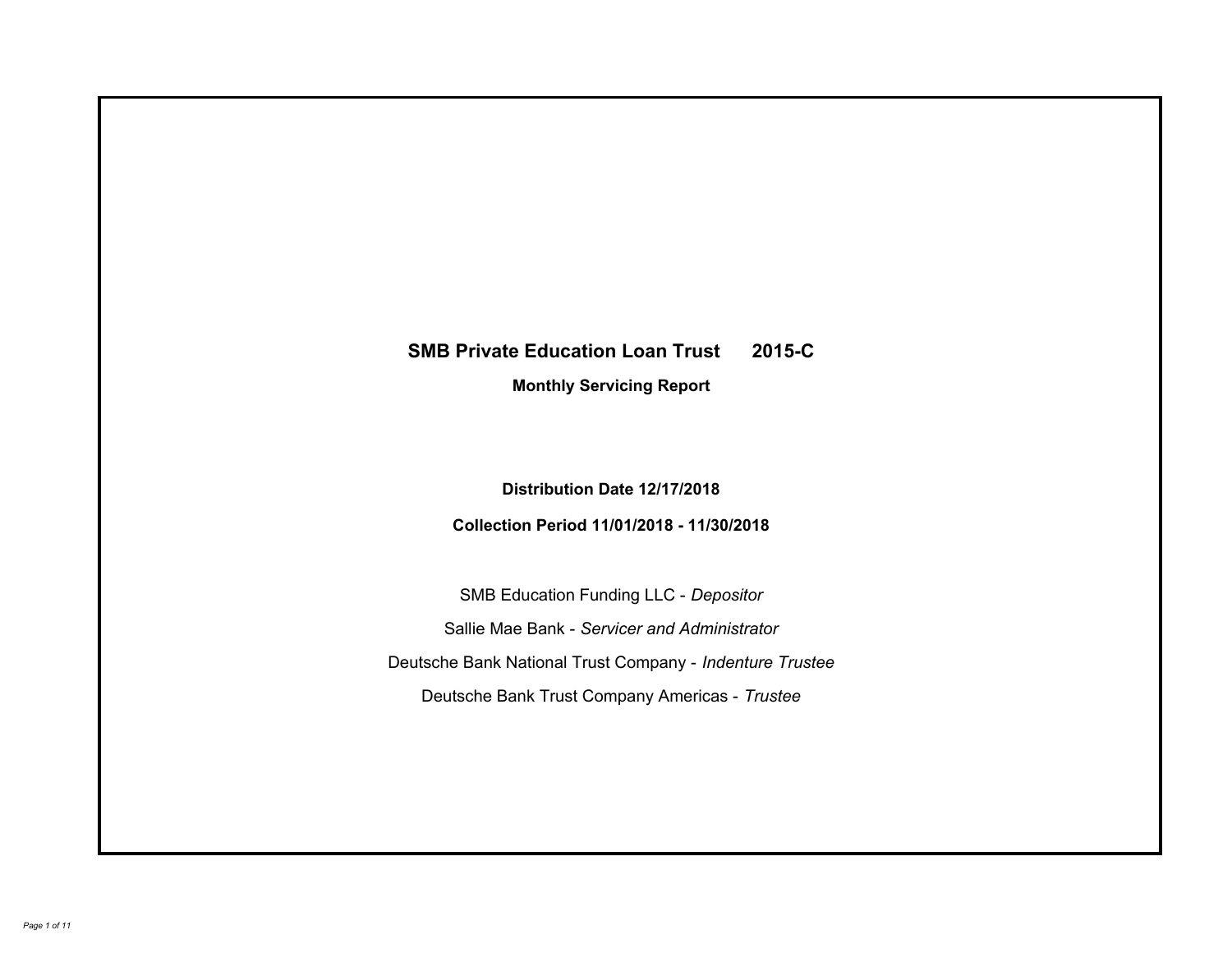| A         | <b>Student Loan Portfolio Characteristics</b>   |                                              | <b>Settlement Date</b><br>10/27/2015 | 10/31/2018           | 11/30/2018           |
|-----------|-------------------------------------------------|----------------------------------------------|--------------------------------------|----------------------|----------------------|
|           | <b>Principal Balance</b>                        |                                              | \$693,787,197.00                     | \$454,776,081.52     | \$450,108,327.25     |
|           | Interest to be Capitalized Balance              |                                              | 55,852,621.68                        | 22,307,544.10        | 19,267,434.27        |
|           | Pool Balance                                    |                                              | \$749,639,818.68                     | \$477,083,625.62     | \$469,375,761.52     |
|           | Weighted Average Coupon (WAC)                   |                                              |                                      |                      |                      |
|           |                                                 | WAC1 (Contractual Interest Rate on the Loan) | 8.28%                                | 9.45%                | 9.42%                |
|           |                                                 | WAC2 (Average of Applicable Interest Rate)   | 8.28%                                | 9.40%                | 9.37%                |
|           | WAC3 (Average of Actual Interest Rate)          |                                              | 8.22%                                | 9.32%                | 9.29%                |
|           | Weighted Average Remaining Term                 |                                              | 127.00                               | 122.33               | 122.25               |
|           | Number of Loans                                 |                                              | 65,154                               | 43,003               | 42,388               |
|           | Number of Borrowers<br>Pool Factor              |                                              | 45,614                               | 30,819               | 30,376               |
|           | Since Issued Total Constant Prepayment Rate (1) |                                              |                                      | 0.636417135<br>9.78% | 0.626135045<br>9.76% |
|           |                                                 |                                              |                                      |                      |                      |
| В         | <b>Debt Securities</b>                          | Cusip/Isin                                   | 11/15/2018                           |                      | 12/17/2018           |
|           | A <sub>2</sub> A                                | 78448RAB2                                    | \$127,408,525.58                     |                      | \$123,770,514.15     |
|           | A <sub>2</sub> B                                | 78448RAC0                                    | \$61,550,012.35                      |                      | \$59,792,518.91      |
|           | A <sub>3</sub>                                  | 78448RAD8                                    | \$75,000,000.00                      |                      | \$75,000,000.00      |
|           | В                                               | 78448RAE6                                    | \$70,000,000.00                      |                      | \$70,000,000.00      |
|           | C                                               | 78448RAF3                                    | \$50,000,000.00                      |                      | \$50,000,000.00      |
|           |                                                 |                                              |                                      |                      |                      |
| ${\bf C}$ | <b>Certificates</b>                             | Cusip/Isin                                   | 11/15/2018                           |                      | 12/17/2018           |
|           | Residual                                        | 78448R106                                    | \$100,000.00                         |                      | \$100,000.00         |
|           |                                                 |                                              |                                      |                      |                      |
| D         | <b>Account Balances</b>                         |                                              | 11/15/2018                           |                      | 12/17/2018           |
|           | Reserve Account Balance                         |                                              | \$1,884,455.00                       |                      | \$1,884,455.00       |
|           |                                                 |                                              |                                      |                      |                      |
| Е         | <b>Asset / Liability</b>                        |                                              | 11/15/2018                           |                      | 12/17/2018           |
|           | Overcollateralization Percentage                |                                              | 19.52%                               |                      | 19.35%               |
|           | Specified Overcollateralization Amount          |                                              | \$143,125,087.69                     |                      | \$140,812,728.46     |
|           | Actual Overcollateralization Amount             |                                              | \$93,125,087.69                      |                      | \$90,812,728.46      |
|           |                                                 |                                              |                                      |                      |                      |

(1) For additional information, see 'Since Issued CPR Methodology' found on page 11 of this report.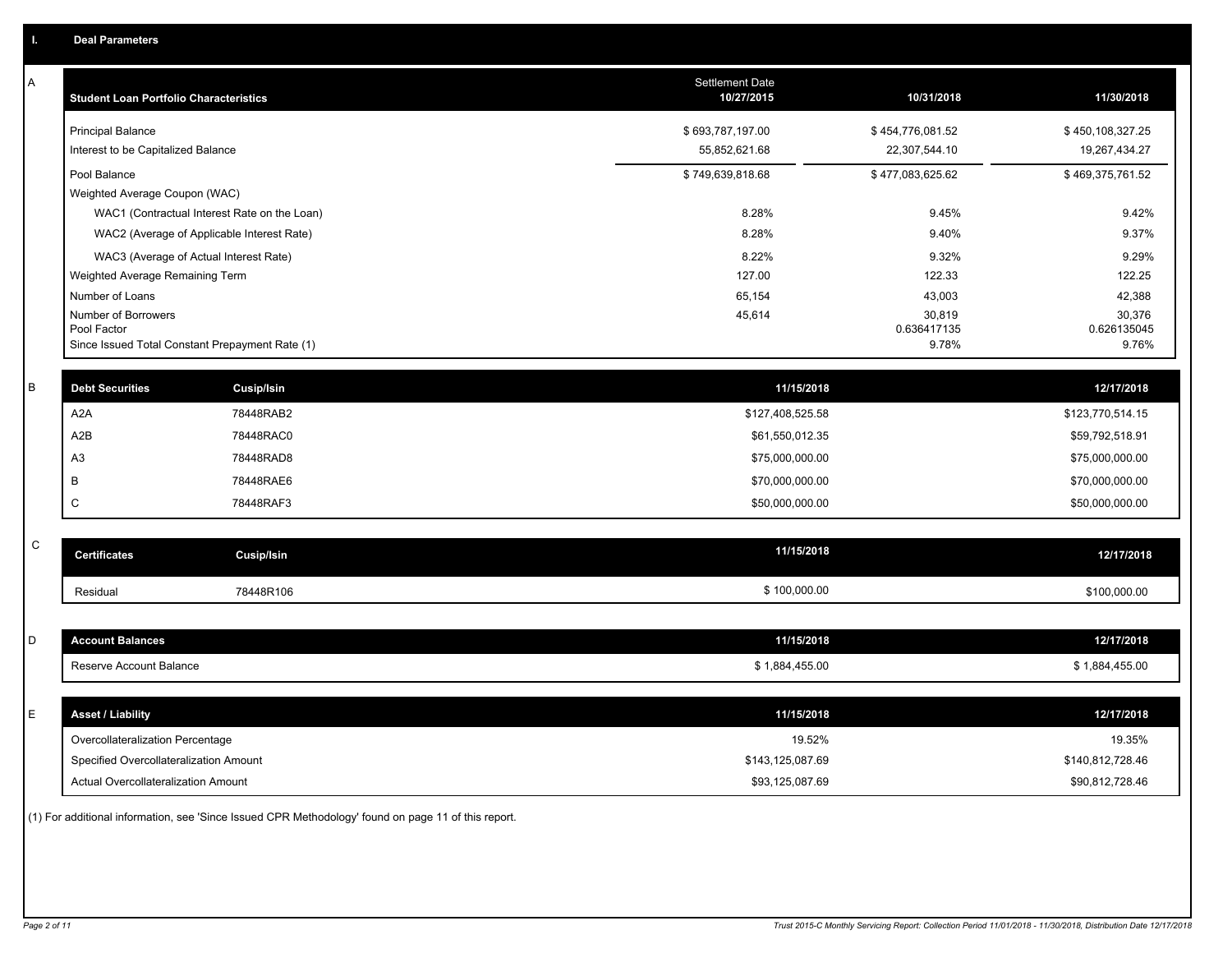# **II. 2015-C Trust Activity 11/01/2018 through 11/30/2018**

| Α<br><b>Student Loan Principal Receipts</b>                           |                 |
|-----------------------------------------------------------------------|-----------------|
| <b>Borrower Principal</b>                                             | 8,137,415.52    |
| <b>Consolidation Activity Principal</b>                               | 0.00            |
| Seller Principal Reimbursement                                        | 0.00            |
| Servicer Principal Reimbursement                                      | 0.00            |
| Delinquent Principal Purchases by Servicer                            | 0.00            |
| <b>Other Principal Deposits</b>                                       | 0.00            |
| <b>Total Principal Receipts</b>                                       | \$8,137,415.52  |
| в<br><b>Student Loan Interest Receipts</b>                            |                 |
| Borrower Interest                                                     | 2,593,341.83    |
| <b>Consolidation Activity Interest</b>                                | 0.00            |
| Seller Interest Reimbursement                                         | 0.00            |
| Servicer Interest Reimbursement                                       | 0.00            |
| Delinquent Interest Purchases by Servicer                             | 0.00            |
| Other Interest Deposits                                               | 0.00            |
| <b>Total Interest Receipts</b>                                        | \$2,593,341.83  |
| C<br><b>Recoveries on Realized Losses</b>                             | \$90,969.32     |
| D<br><b>Investment Income</b>                                         | \$20,013.76     |
| Е<br><b>Funds Borrowed from Next Collection Period</b>                | \$0.00          |
| F<br><b>Funds Repaid from Prior Collection Period</b>                 | \$0.00          |
| G<br>Loan Sale or Purchase Proceeds                                   | \$0.00          |
| н<br>Initial Deposits to Distribution Account                         | \$0.00          |
| <b>Excess Transferred from Other Accounts</b>                         | \$0.00          |
| <b>Borrower Benefit Reimbursements</b><br>J                           | \$0.00          |
| Κ<br><b>Other Deposits</b>                                            | \$0.00          |
| Г<br><b>Other Fees Collected</b>                                      | \$0.00          |
| М<br><b>AVAILABLE FUNDS</b>                                           | \$10,841,740.43 |
| N<br>Non-Cash Principal Activity During Collection Period             | \$3,469,661.25  |
| Aggregate Purchased Amounts by the Depositor, Servicer or Seller<br>O | \$0.00          |
| P<br>Aggregate Loan Substitutions                                     | \$0.00          |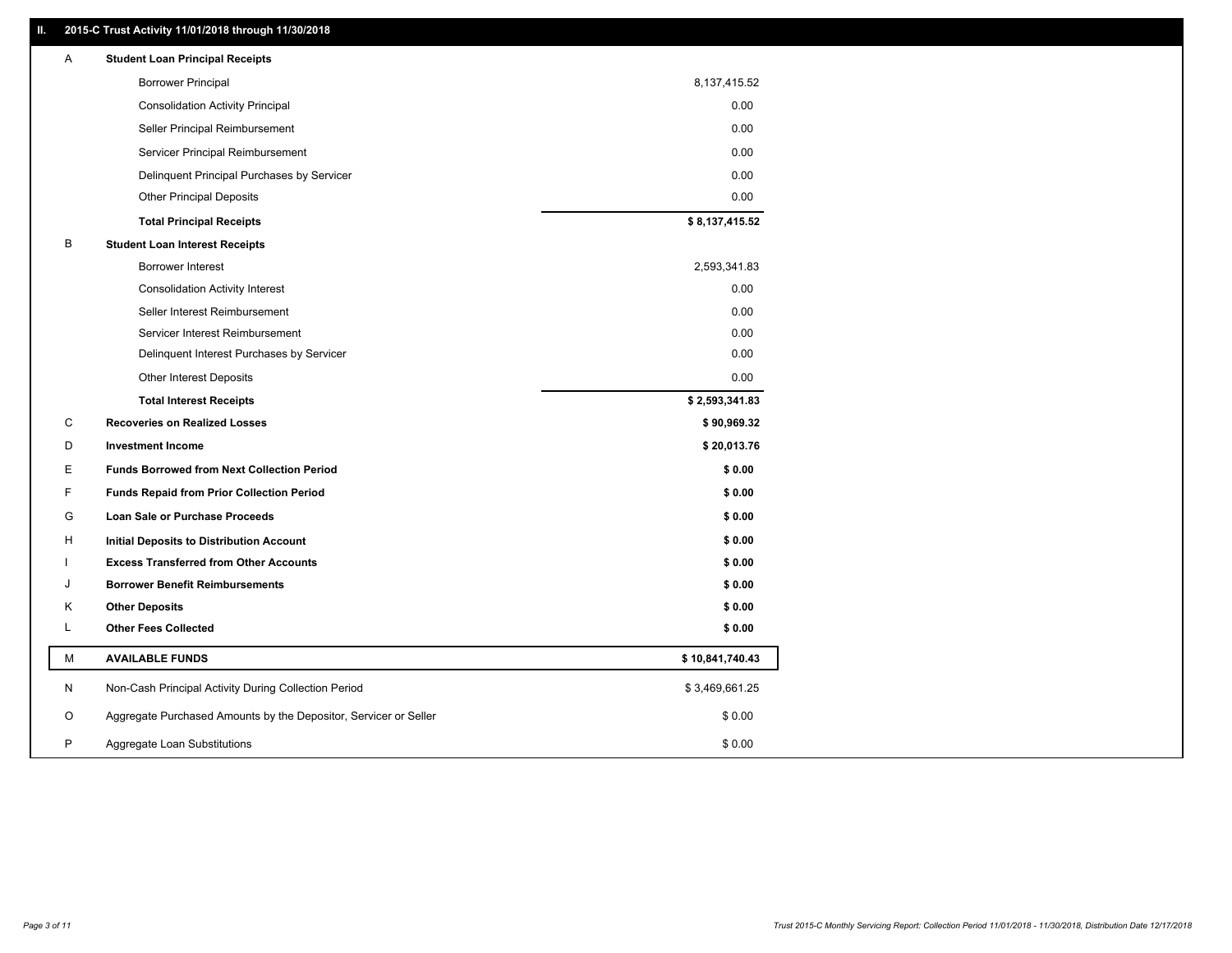|                   |                       |                          |         |                                                           | <b>Loans by Repayment Status</b> |                            |                          |         |                                                           |                |                            |
|-------------------|-----------------------|--------------------------|---------|-----------------------------------------------------------|----------------------------------|----------------------------|--------------------------|---------|-----------------------------------------------------------|----------------|----------------------------|
|                   |                       |                          |         | 11/30/2018                                                |                                  |                            |                          |         | 10/31/2018                                                |                |                            |
|                   |                       | <b>Wtd Avg</b><br>Coupon | # Loans | Principal and<br><b>Interest Accrued</b><br>to Capitalize | % of Principal                   | % of Loans in<br>Repay (1) | <b>Wtd Avg</b><br>Coupon | # Loans | Principal and<br><b>Interest Accrued</b><br>to Capitalize | % of Principal | % of Loans in<br>Repay (1) |
| INTERIM:          | IN SCHOOL             | 10.56%                   | 1,647   | \$23,751,191.95                                           | 5.060%                           | $-$ %                      | 10.56%                   | 1,668   | \$24,057,397.26                                           | 5.043%         | $-$ %                      |
|                   | <b>GRACE</b>          | 10.49%                   | 670     | \$9,911,410.27                                            | 2.112%                           | $-$ %                      | 10.51%                   | 1,218   | \$18,149,263.16                                           | 3.804%         | $-$ %                      |
|                   | <b>DEFERMENT</b>      | 10.44%                   | 2,732   | \$35,184,972.01                                           | 7.496%                           | $-$ %                      | 10.50%                   | 2,745   | \$35,355,772.34                                           | 7.411%         | $-$ %                      |
| <b>REPAYMENT:</b> | <b>CURRENT</b>        | 9.05%                    | 34,904  | \$366,514,517.34                                          | 78.086%                          | 91.508%                    | 9.05%                    | 34,905  | \$365,047,258.73                                          | 76.516%        | 91.371%                    |
|                   | 31-60 DAYS DELINQUENT | 8.86%                    | 573     | \$7,328,947.74                                            | 1.561%                           | 1.830%                     | 9.44%                    | 616     | \$8,160,323.71                                            | 1.710%         | 2.043%                     |
|                   | 61-90 DAYS DELINQUENT | 8.89%                    | 284     | \$3,874,162.42                                            | 0.825%                           | 0.967%                     | 8.46%                    | 298     | \$3,804,806.97                                            | 0.798%         | 0.952%                     |
|                   | > 90 DAYS DELINQUENT  | 9.79%                    | 169     | \$2,404,546.40                                            | 0.512%                           | 0.600%                     | 10.59%                   | 132     | \$1,825,311.53                                            | 0.383%         | 0.457%                     |
|                   | FORBEARANCE           | 9.78%                    | 1,409   | \$20,406,013.39                                           | 4.347%                           | 5.095%                     | 9.56%                    | 1,421   | \$20,683,491.92                                           | 4.335%         | 5.177%                     |
| <b>TOTAL</b>      |                       |                          | 42,388  | \$469,375,761.52                                          | 100.00%                          | 100.00%                    |                          | 43,003  | \$477,083,625.62                                          | 100.00%        | 100.00%                    |

Percentages may not total 100% due to rounding  $\star$ 

1 Loans classified in "Repayment" include any loan for which interim interest only, \$25 fixed payments or full principal and interest payments are due.

|                         |                                                                                                                              |                          |         |                                                           | <b>Loans by Borrower Status</b> |                                |                          |         |                                                                  |                |                                |
|-------------------------|------------------------------------------------------------------------------------------------------------------------------|--------------------------|---------|-----------------------------------------------------------|---------------------------------|--------------------------------|--------------------------|---------|------------------------------------------------------------------|----------------|--------------------------------|
|                         |                                                                                                                              |                          |         | 11/30/2018                                                |                                 |                                |                          |         | 10/31/2018                                                       |                |                                |
|                         |                                                                                                                              | <b>Wtd Avg</b><br>Coupon | # Loans | Principal and<br><b>Interest Accrued</b><br>to Capitalize | % of Principal                  | % of Loans in<br>P&I Repay (2) | <b>Wtd Avg</b><br>Coupon | # Loans | <b>Principal and</b><br><b>Interest Accrued</b><br>to Capitalize | % of Principal | % of Loans in<br>P&I Repay (2) |
| INTERIM:                | IN SCHOOL                                                                                                                    | 10.30%                   | 3,025   | \$43,691,602.47                                           | 9.308%                          | $-$ %                          | 10.31%                   | 3,059   | \$44,166,383.41                                                  | 9.258%         | $-$ %                          |
|                         | GRACE                                                                                                                        | 10.11%                   | 1,247   | \$18,620,070.81                                           | 3.967%                          | $-$ %                          | 10.14%                   | 2,291   | \$33,994,058.18                                                  | 7.125%         | $-$ %                          |
|                         | <b>DEFERMENT</b>                                                                                                             | 10.12%                   | 4,980   | \$61,267,209.48                                           | 13.053%                         | $-$ %                          | 10.16%                   | 5,034   | \$61,770,273.42                                                  | 12.947%        | $-$ %                          |
| P&I REPAYMENT:          | <b>CURRENT</b>                                                                                                               | 8.92%                    | 30,742  | \$312,283,808.56                                          | 66.532%                         | 90.308%                        | 8.90%                    | 30,195  | \$303,161,685.36                                                 | 63.545%        | 89.918%                        |
|                         | 31-60 DAYS DELINQUENT                                                                                                        | 8.78%                    | 546     | \$6,985,292.37                                            | 1.488%                          | 2.020%                         | 9.41%                    | 586     | \$7,817,041.44                                                   | 1.639%         | 2.319%                         |
|                         | 61-90 DAYS DELINQUENT                                                                                                        | 8.84%                    | 273     | \$3,736,008.69                                            | 0.796%                          | 1.080%                         | 8.39%                    | 287     | \$3,678,659.71                                                   | 0.771%         | 1.091%                         |
|                         | > 90 DAYS DELINQUENT                                                                                                         | 9.78%                    | 165     | \$2,379,766.07                                            | 0.507%                          | 0.688%                         | 10.59%                   | 130     | \$1,812,032.18                                                   | 0.380%         | 0.537%                         |
|                         | FORBEARANCE                                                                                                                  | 9.78%                    | 1,410   | \$20,412,003.07                                           | 4.349%                          | 5.903%                         | 9.56%                    | 1,421   | \$20,683,491.92                                                  | 4.335%         | 6.135%                         |
| <b>TOTAL</b><br>$\star$ | Percentages may not total 100% due to rounding                                                                               |                          | 42,388  | \$469,375,761.52                                          | 100.00%                         | 100.00%                        |                          | 43,003  | \$477,083,625.62                                                 | 100.00%        | 100.00%                        |
|                         | 2 Loans classified in "P&I Repayment" includes only those loans for which scheduled principal and interest payments are due. |                          |         |                                                           |                                 |                                |                          |         |                                                                  |                |                                |

WAC reflects WAC3 To conform with company standard reporting these sections now include Princial and Interest Accrued to Capitalize.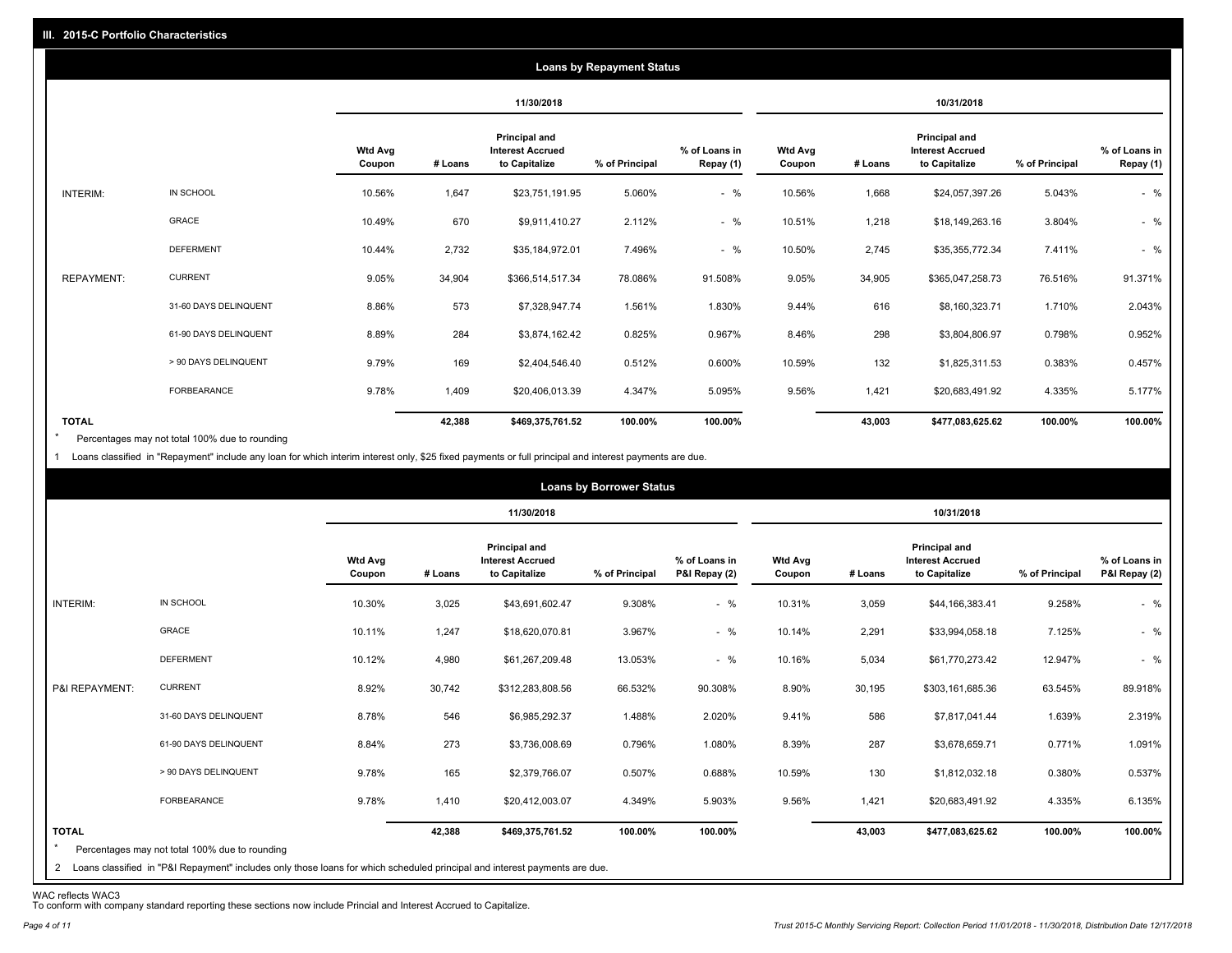|                                                                                                  | 11/30/2018       | 10/31/2018       |  |
|--------------------------------------------------------------------------------------------------|------------------|------------------|--|
| Pool Balance                                                                                     | \$469,375,761.52 | \$477,083,625.62 |  |
| Total # Loans                                                                                    | 42,388           | 43,003           |  |
| <b>Total # Borrowers</b>                                                                         | 30,376           | 30,819           |  |
| Weighted Average Coupon                                                                          | 9.37%            | 9.40%            |  |
| Weighted Average Remaining Term                                                                  | 122.25           | 122.33           |  |
| Percent of Pool - Cosigned                                                                       | 93.2%            | 93.2%            |  |
| Percent of Pool - Non Cosigned                                                                   | 6.8%             | 6.8%             |  |
| Borrower Interest Accrued for Period                                                             | \$3,425,357.28   | \$3,576,233.12   |  |
| <b>Outstanding Borrower Interest Accrued</b>                                                     | \$22,126,418.84  | \$25,236,368.84  |  |
| Gross Principal Realized Loss - Periodic *                                                       | \$409,709.56     | \$358,252.94     |  |
| Gross Principal Realized Loss - Cumulative *                                                     | \$19,690,132.95  | \$19,280,423.39  |  |
| Recoveries on Realized Losses - Periodic                                                         | \$90,969.32      | \$92,723.20      |  |
| Recoveries on Realized Losses - Cumulative                                                       | \$2,725,590.57   | \$2,634,621.25   |  |
| Net Losses - Periodic                                                                            | \$318,740.24     | \$265,529.74     |  |
| Net Losses - Cumulative                                                                          | \$16,964,542.38  | \$16,645,802.14  |  |
| Non-Cash Principal Activity - Capitalized Interest                                               | \$3,883,793.96   | \$1,169,389.53   |  |
| Since Issued Total Constant Prepayment Rate (CPR) (1)                                            | 9.76%            | 9.78%            |  |
| Loan Substitutions                                                                               | \$0.00           | \$0.00           |  |
| <b>Cumulative Loan Substitutions</b>                                                             | \$0.00           | \$0.00           |  |
| <b>Unpaid Servicing Fees</b>                                                                     | \$0.00           | \$0.00           |  |
| <b>Unpaid Administration Fees</b>                                                                | \$0.00           | \$0.00           |  |
| <b>Unpaid Carryover Servicing Fees</b>                                                           | \$0.00           | \$0.00           |  |
| Note Interest Shortfall                                                                          | \$0.00           | \$0.00           |  |
| Loans in Modification                                                                            | \$39,959,663.33  | \$38,894,388.98  |  |
| % of Loans in Modification as a % of Loans in Repayment (P&I)                                    | 12.28%           | 12.29%           |  |
|                                                                                                  |                  |                  |  |
| % Annualized Gross Principal Realized Loss - Periodic as a %<br>of Loans in Repayment (P&I) * 12 | 1.51%            | 1.36%            |  |
|                                                                                                  |                  |                  |  |
| % Gross Principal Realized Loss - Cumulative as a % of<br>Original Pool Balance                  | 2.63%            | 2.57%            |  |
|                                                                                                  |                  |                  |  |

\* In accordance with the Servicer's current policies and procedures, after September 1, 2017 loans subject to bankruptcy claims generally will not be reported as a charged-off unless and until they are delinquent for 120 d

(1) For additional information, see 'Since Issued CPR Methodology' found on page 11 of this report.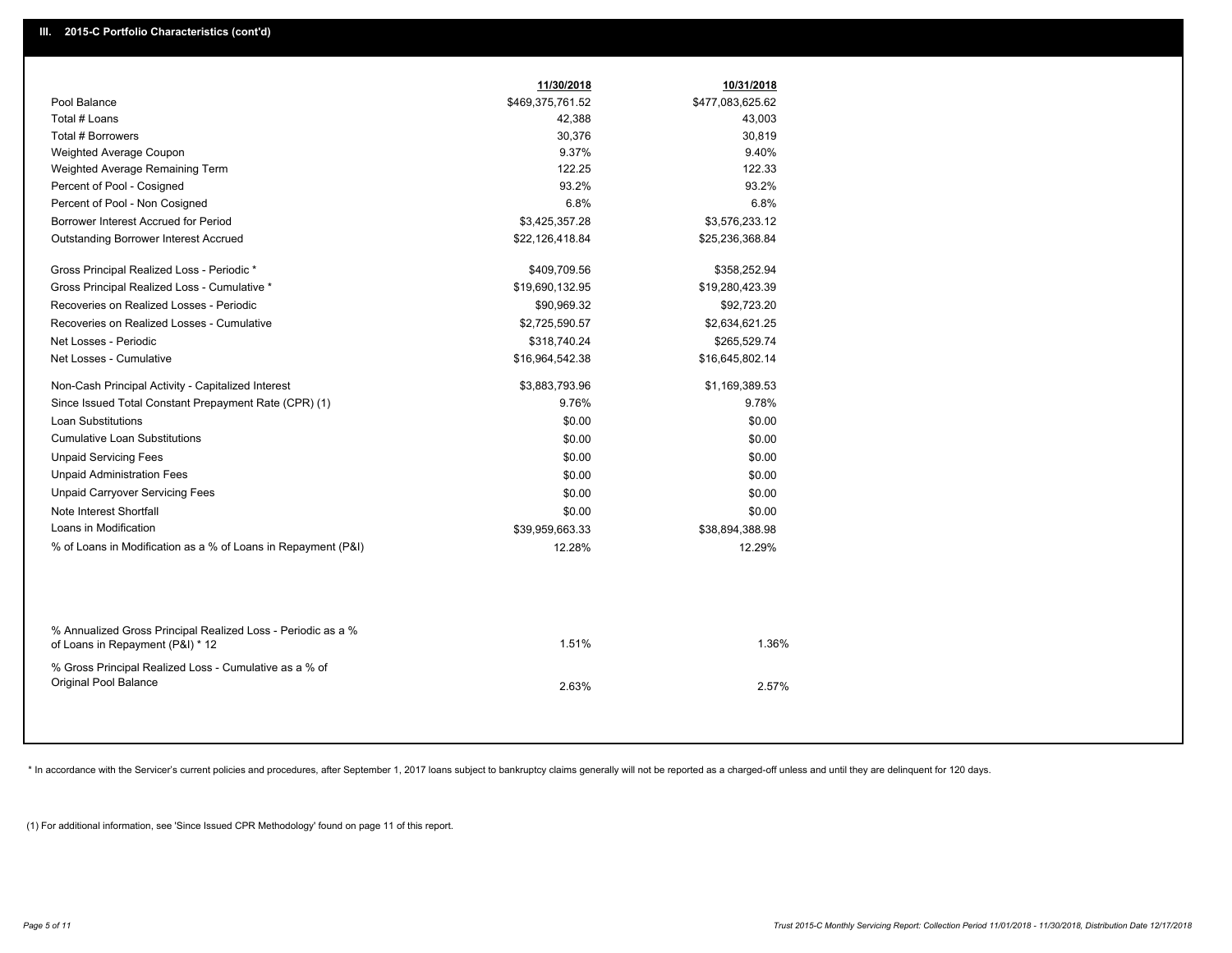#### **Loan Program**  A

|                                    | Weighted<br><b>Average Coupon</b> | # LOANS | <b>\$ AMOUNT</b> | $%$ *     |
|------------------------------------|-----------------------------------|---------|------------------|-----------|
| - Smart Option Interest-Only Loans | 8.70%                             | 9,220   | \$72,427,086.72  | 15.431%   |
| - Smart Option Fixed Pay Loans     | 9.30%                             | 11,147  | \$146,673,722.46 | 31.249%   |
| - Smart Option Deferred Loans      | 9.46%                             | 22.021  | \$250,274,952.34 | 53.321%   |
| - Other Loan Programs              | $0.00\%$                          | 0       | \$0.00           | $0.000\%$ |
| Total                              | $9.29\%$                          | 42,388  | \$469,375,761.52 | 100.000%  |

\* Percentages may not total 100% due to rounding

B

C

**Index Type**

|                       | Weighted<br><b>Average Coupon</b> | # LOANS  | \$ AMOUNT        | $%$ *    |
|-----------------------|-----------------------------------|----------|------------------|----------|
| - Fixed Rate Loans    | 7.43%                             | 9,664    | \$126,483,045.43 | 26.947%  |
| - LIBOR Indexed Loans | 9.98%                             | 32,724   | \$342,892,716.09 | 73.053%  |
| - Other Index Rates   | $0.00\%$                          | $\Omega$ | \$0.00           | 0.000%   |
| Total                 | 9.29%                             | 42,388   | \$469,375,761.52 | 100.000% |

\* Percentages may not total 100% due to rounding

# **Weighted Average Recent FICO**

|                      |        |                  | $%$ *    |
|----------------------|--------|------------------|----------|
| $0 - 639$            | 3,522  | \$39,070,816.03  | 8.324%   |
| 640 - 669            | 2,687  | \$30,111,204.90  | 6.415%   |
| 670 - 699            | 4,463  | \$50,515,008.70  | 10.762%  |
| 700 - 739            | 8,856  | \$99,332,319.61  | 21.163%  |
| $740 +$              | 22,857 | \$250,336,766.48 | 53.334%  |
| $N/A$ <sub>(1)</sub> | 3      | \$9,645.80       | 0.002%   |
| <b>Total</b>         | 42,388 | \$469,375,761.52 | 100.000% |

WAC reflects WAC3

To conform with company standard reporting these sections now include Princial and Interest Accrued to Capitalize.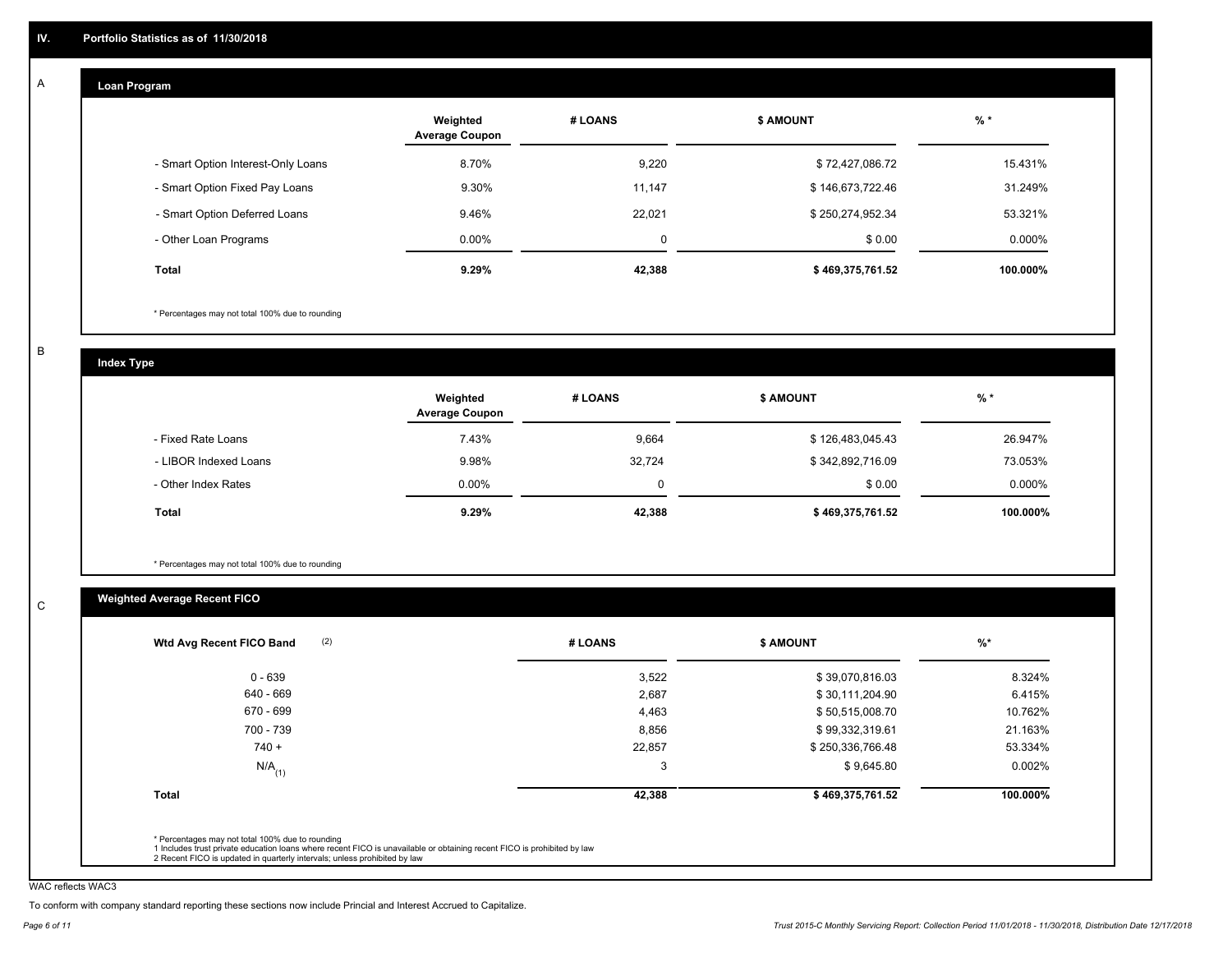| V. |     | 2015-C Reserve Account and Principal Distribution Calculations                             |                  |  |
|----|-----|--------------------------------------------------------------------------------------------|------------------|--|
| А. |     | <b>Reserve Account</b>                                                                     |                  |  |
|    |     | Specified Reserve Account Balance                                                          | \$1,884,455.00   |  |
|    |     | Actual Reserve Account Balance                                                             | \$1,884,455.00   |  |
| В. |     | <b>Principal Distribution Amount</b>                                                       |                  |  |
|    | j.  | Class A Notes Outstanding                                                                  | \$263,958,537.93 |  |
|    | ii. | Pool Balance                                                                               | \$469,375,761.52 |  |
|    |     | First Priority Principal Distribution Amount (i - ii)<br>iii.                              | \$0.00           |  |
|    |     | Class A and B Notes Outstanding<br>iv.                                                     | \$333,958,537.93 |  |
|    | v.  | First Priority Principal Distribution Amount                                               | \$0.00           |  |
|    |     | Pool Balance<br>vi.                                                                        | \$469,375,761.52 |  |
|    |     | Specified Overcollateralization Amount<br>vii.                                             | \$140,812,728.46 |  |
|    |     | Available Funds (after payment of waterfall items A through H)<br>viii.                    | \$9,359,065.07   |  |
|    |     | <b>Class C Notes Outstanding</b><br>ix.                                                    | \$50,000,000.00  |  |
|    | х.  | Regular Principal Distribution Amount (if (iv > 0, (iv - v) - (vi - vii), min(viii, ix))   | \$5,395,504.87   |  |
|    |     |                                                                                            |                  |  |
|    |     | Pool Balance<br>xi.                                                                        | \$469,375,761.52 |  |
|    |     | 10% of Initial Pool Balance<br>xii.                                                        | \$74,963,981.87  |  |
|    |     | First Priority Principal Distribution Amount<br>xiii.                                      | \$0.00           |  |
|    |     | Regular Principal Distribution Amount<br>XIV.                                              | \$5,395,504.87   |  |
|    |     | Available Funds (after payment of waterfall items A through J)<br>XV.                      | \$3,963,560.20   |  |
|    |     | xvi. Additional Principal Distribution Amount (if(ix $\lt$ = x, min(xv, xi - xiii - xiv))) | \$0.00           |  |
|    |     |                                                                                            |                  |  |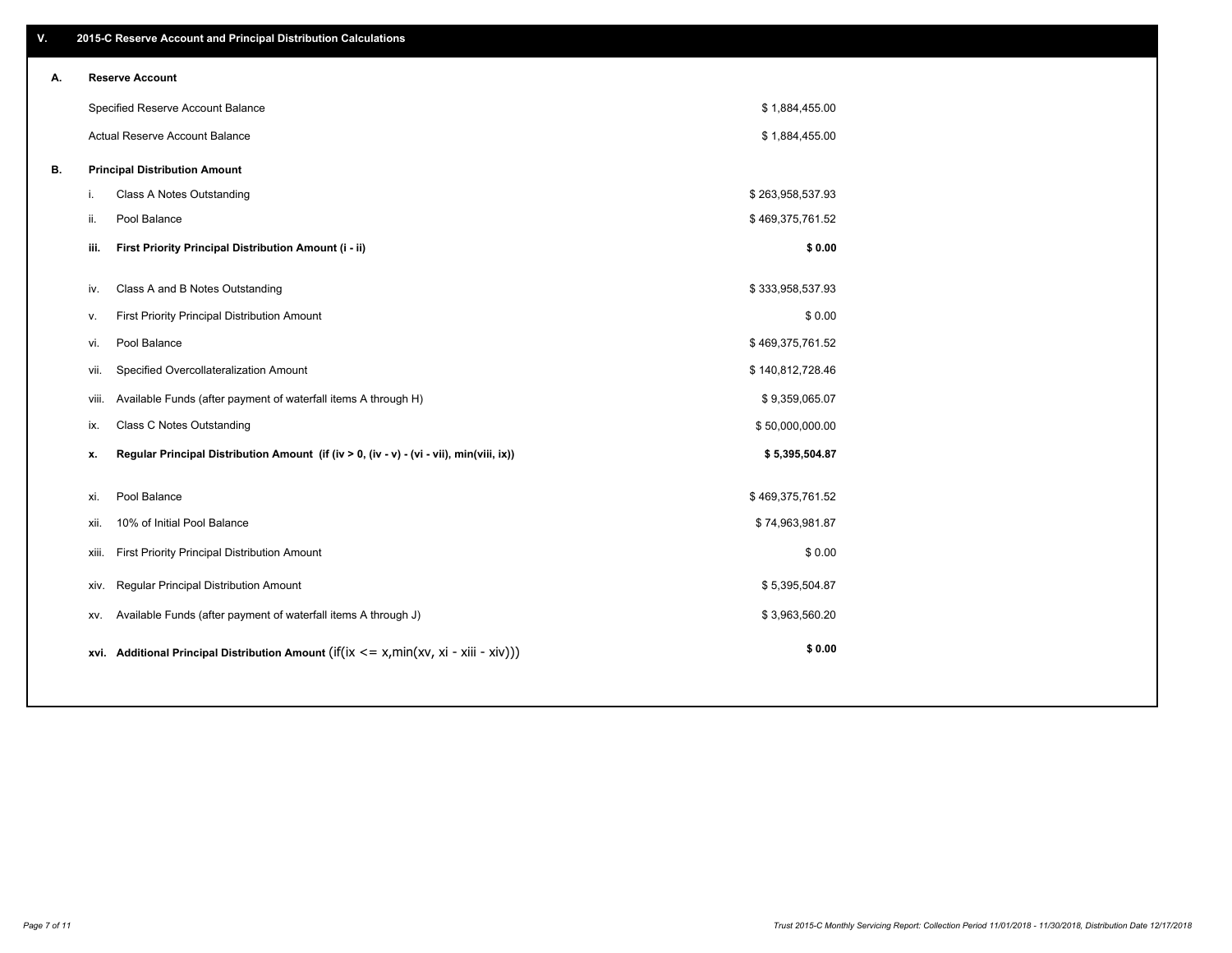|        |                                                                                             | Paid                     | <b>Funds Balance</b>               |
|--------|---------------------------------------------------------------------------------------------|--------------------------|------------------------------------|
|        | <b>Total Available Funds</b>                                                                |                          | \$10,841,740.43                    |
| A      | <b>Trustee Fees</b>                                                                         | \$0.00                   | \$10,841,740.43                    |
| B      | <b>Servicing Fees</b>                                                                       | \$304,144.38             | \$10,537,596.05                    |
| C      | i. Administration Fees<br>ii. Unreimbursed Administrator Advances plus any Unpaid           | \$8,333.00<br>\$0.00     | \$10,529,263.05<br>\$10,529,263.05 |
| D      | Class A Noteholders Interest Distribution Amount                                            | \$778,531.31             | \$9,750,731.74                     |
| Ε<br>F | <b>First Priority Principal Payment</b><br>Class B Noteholders Interest Distribution Amount | \$0.00<br>\$204,166.67   | \$9,750,731.74<br>\$9,546,565.07   |
| G      | Class C Noteholders Interest Distribution Amount                                            | \$187,500.00             | \$9,359,065.07                     |
| H      | Reinstatement Reserve Account                                                               | \$0.00                   | \$9,359,065.07                     |
| J      | <b>Regular Principal Distribution</b><br><b>Carryover Servicing Fees</b>                    | \$5,395,504.87<br>\$0.00 | \$3,963,560.20<br>\$3,963,560.20   |
| Κ<br>L | Additional Principal Distribution Amount<br><b>Unpaid Expenses of Trustee</b>               | \$0.00<br>\$0.00         | \$3,963,560.20<br>\$3,963,560.20   |
| м      | Unpaid Expenses of Administrator                                                            | \$0.00                   | \$3,963,560.20                     |
| N      | Remaining Funds to the Residual Certificateholders                                          | \$3,963,560.20           | \$0.00                             |

# **Waterfall Conditions**

л

|      | Pool Balance                                                                     | \$469,375,761.52 |  |
|------|----------------------------------------------------------------------------------|------------------|--|
| ii.  | Class A and B Notes Outstanding                                                  | \$333,958,537.93 |  |
| iii. | Class C Noteholders' Interest Distribution Ratio (i / ii)                        | 140.55%          |  |
| İV.  | Minimum Ratio                                                                    | 110.00%          |  |
| v.   | Is the Class C Noteholders' Interest Distribution Condition Satisfied (iii > iv) | $\check{ }$      |  |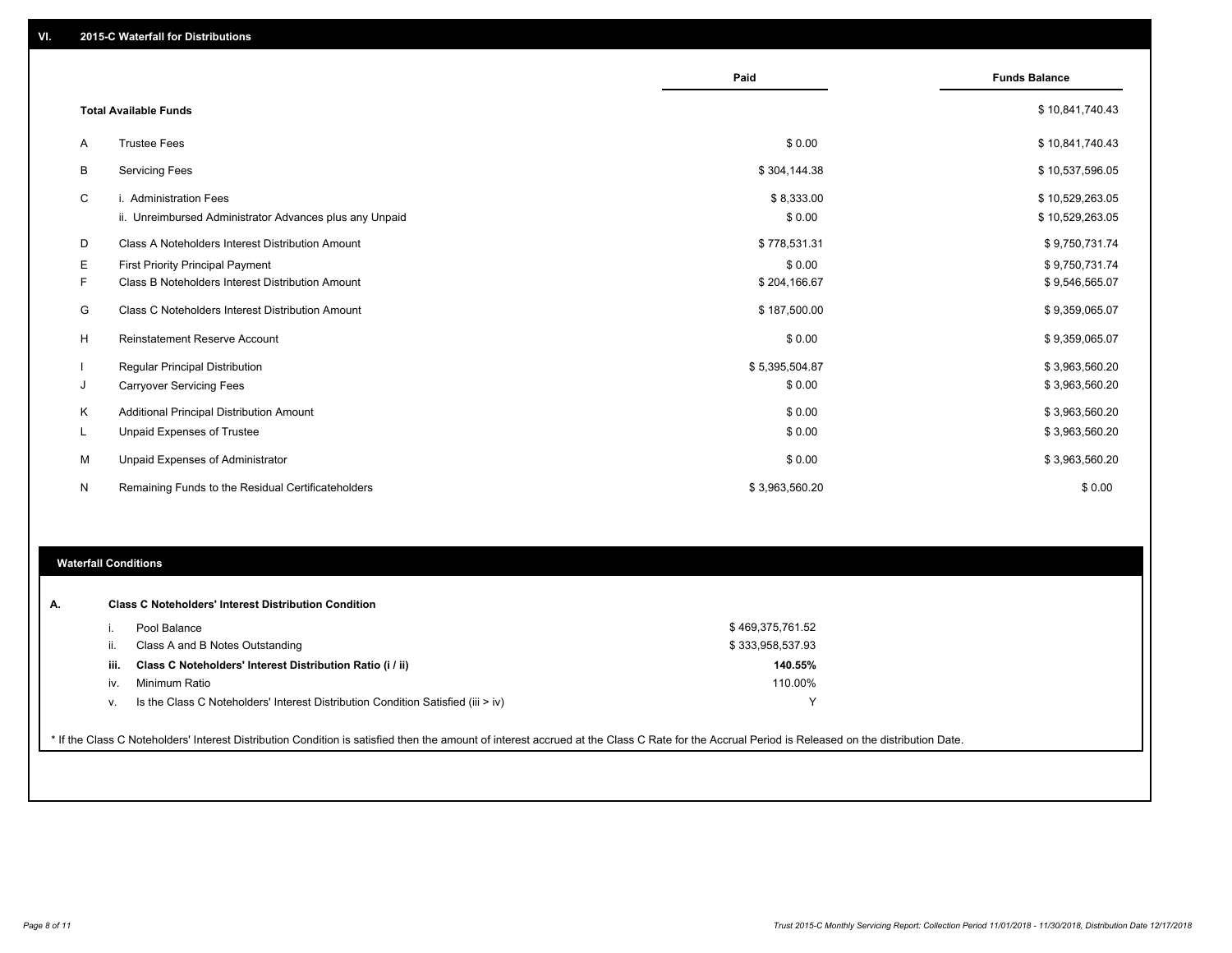# **VII. 2015-C Distributions**

| <b>Distribution Amounts</b>                                |                         |                         |                         |
|------------------------------------------------------------|-------------------------|-------------------------|-------------------------|
|                                                            | A <sub>2</sub> A        | A <sub>2</sub> B        | A3                      |
| Cusip/Isin                                                 | 78448RAB2               | 78448RAC0               | 78448RAD8               |
| <b>Beginning Balance</b>                                   | \$127,408,525.58        | \$61,550,012.35         | \$75,000,000.00         |
| Index                                                      | <b>FIXED</b>            | <b>LIBOR</b>            | <b>LIBOR</b>            |
| Spread/Fixed Rate                                          | 2.75%                   | 1.40%                   | 1.95%                   |
| Record Date (Days Prior to Distribution)                   | 1 NEW YORK BUSINESS DAY | 1 NEW YORK BUSINESS DAY | 1 NEW YORK BUSINESS DAY |
| <b>Accrual Period Begin</b>                                | 11/15/2018              | 11/15/2018              | 11/15/2018              |
| <b>Accrual Period End</b>                                  | 12/15/2018              | 12/17/2018              | 12/17/2018              |
| Daycount Fraction                                          | 0.08333333              | 0.0888889               | 0.08888889              |
| Interest Rate*                                             | 2.75000%                | 3.70650%                | 4.25650%                |
| <b>Accrued Interest Factor</b>                             | 0.002291667             | 0.003294667             | 0.003783556             |
| <b>Current Interest Due</b>                                | \$291,977.87            | \$202,786.77            | \$283,766.67            |
| Interest Shortfall from Prior Period Plus Accrued Interest | $\mathsf{\$}$ -         | $\frac{1}{2}$           | $\frac{1}{2}$           |
| <b>Total Interest Due</b>                                  | \$291,977.87            | \$202,786.77            | \$283,766.67            |
| <b>Interest Paid</b>                                       | \$291,977.87            | \$202,786.77            | \$283,766.67            |
| Interest Shortfall                                         | $\mathsf{\$}$ -         | $\mathsf{\$}$ -         | $\mathsf{\$}$ -         |
| <b>Principal Paid</b>                                      | \$3,638,011.43          | \$1,757,493.44          | $\mathsf{\$}$ -         |
| <b>Ending Principal Balance</b>                            | \$123,770,514.15        | \$59,792,518.91         | \$75,000,000.00         |
| Paydown Factor                                             | 0.017574934             | 0.017574934             | 0.000000000             |
| <b>Ending Balance Factor</b>                               | 0.597925189             | 0.597925189             | 1.000000000             |

\* Pay rates for Current Distribution. For the interest rates applicable to the next distribution date, please see https://www.salliemae.com/about/investors/data/SMBabrate.txt.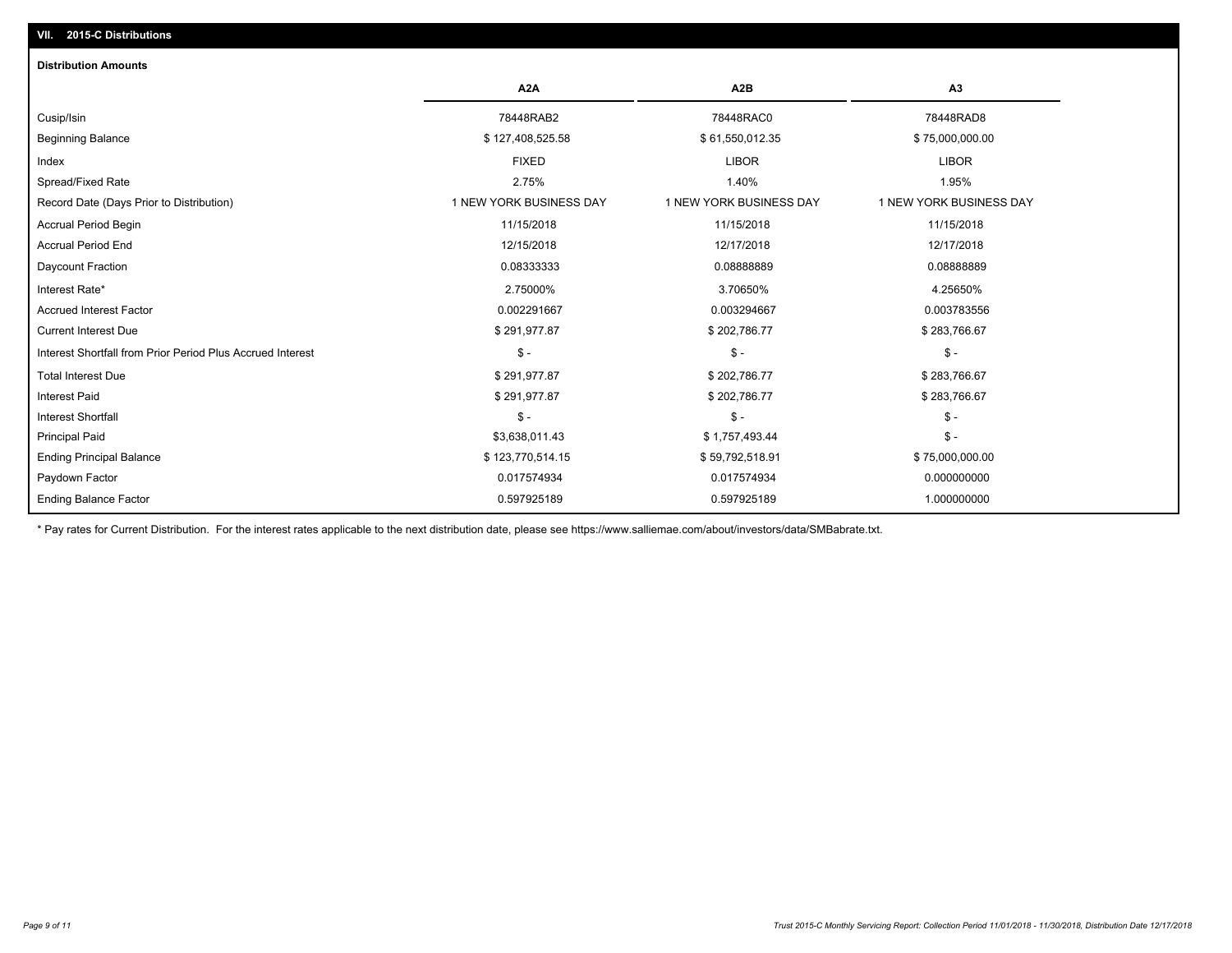| <b>Distribution Amounts</b>                                |                         |                         |
|------------------------------------------------------------|-------------------------|-------------------------|
|                                                            | в                       | C                       |
| Cusip/Isin                                                 | 78448RAE6               | 78448RAF3               |
| <b>Beginning Balance</b>                                   | \$70,000,000.00         | \$50,000,000.00         |
| Index                                                      | <b>FIXED</b>            | <b>FIXED</b>            |
| Spread/Fixed Rate                                          | 3.50%                   | 4.50%                   |
| Record Date (Days Prior to Distribution)                   | 1 NEW YORK BUSINESS DAY | 1 NEW YORK BUSINESS DAY |
| <b>Accrual Period Begin</b>                                | 11/15/2018              | 11/15/2018              |
| <b>Accrual Period End</b>                                  | 12/15/2018              | 12/15/2018              |
| Daycount Fraction                                          | 0.08333333              | 0.08333333              |
| Interest Rate*                                             | 3.50000%                | 4.50000%                |
| <b>Accrued Interest Factor</b>                             | 0.002916667             | 0.003750000             |
| <b>Current Interest Due</b>                                | \$204,166.67            | \$187,500.00            |
| Interest Shortfall from Prior Period Plus Accrued Interest | $\mathsf{\$}$ -         | $\mathsf{\$}$ -         |
| <b>Total Interest Due</b>                                  | \$204,166.67            | \$187,500.00            |
| <b>Interest Paid</b>                                       | \$204,166.67            | \$187,500.00            |
| <b>Interest Shortfall</b>                                  | $\mathsf{\$}$ -         | $\mathsf{\$}$ -         |
| <b>Principal Paid</b>                                      | $\mathsf{\$}$ -         | $\mathsf{\$}$ -         |
| <b>Ending Principal Balance</b>                            | \$70,000,000.00         | \$50,000,000.00         |
| Paydown Factor                                             | 0.000000000             | 0.000000000             |
| <b>Ending Balance Factor</b>                               | 1.000000000             | 1.000000000             |

\* Pay rates for Current Distribution. For the interest rates applicable to the next distribution date, please see https://www.salliemae.com/about/investors/data/SMBabrate.txt.

**VII. 2015-C Distributions**